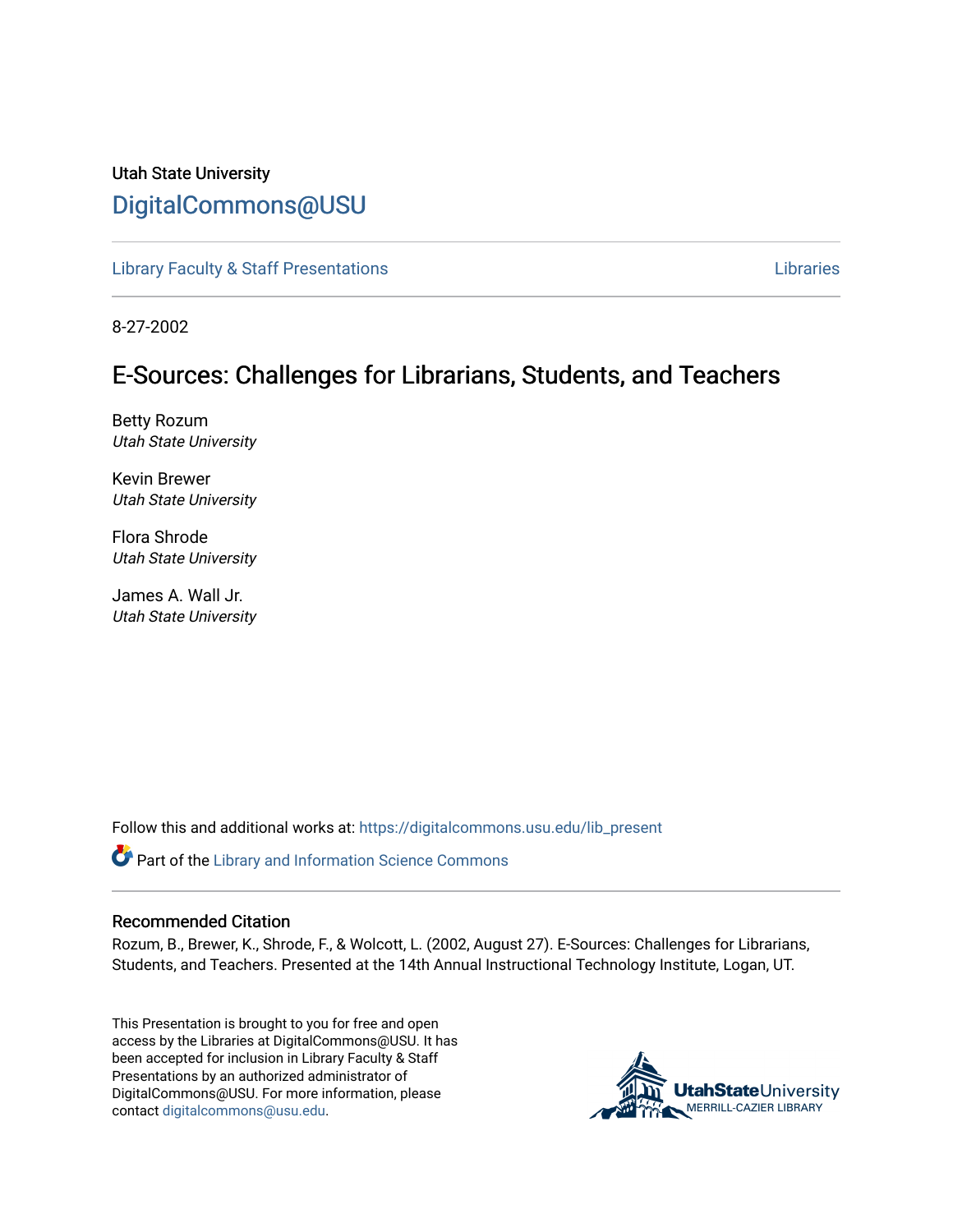## E-Sources: Challenges for Librarians, Students, and Teachers

Betty Rozum, Kevin Brewer, Flora Shrode, and Linda Wolcott, Utah State/University Libraries Presentation at USU Instructional Technology, Summer Institute, August 27, 2002

Presenters' email addresses: betroz@cc.usu.edu, kevbre@cc.usu.edu  $fshrode@cc.usu.edu, wolcott@cc.usu.edu$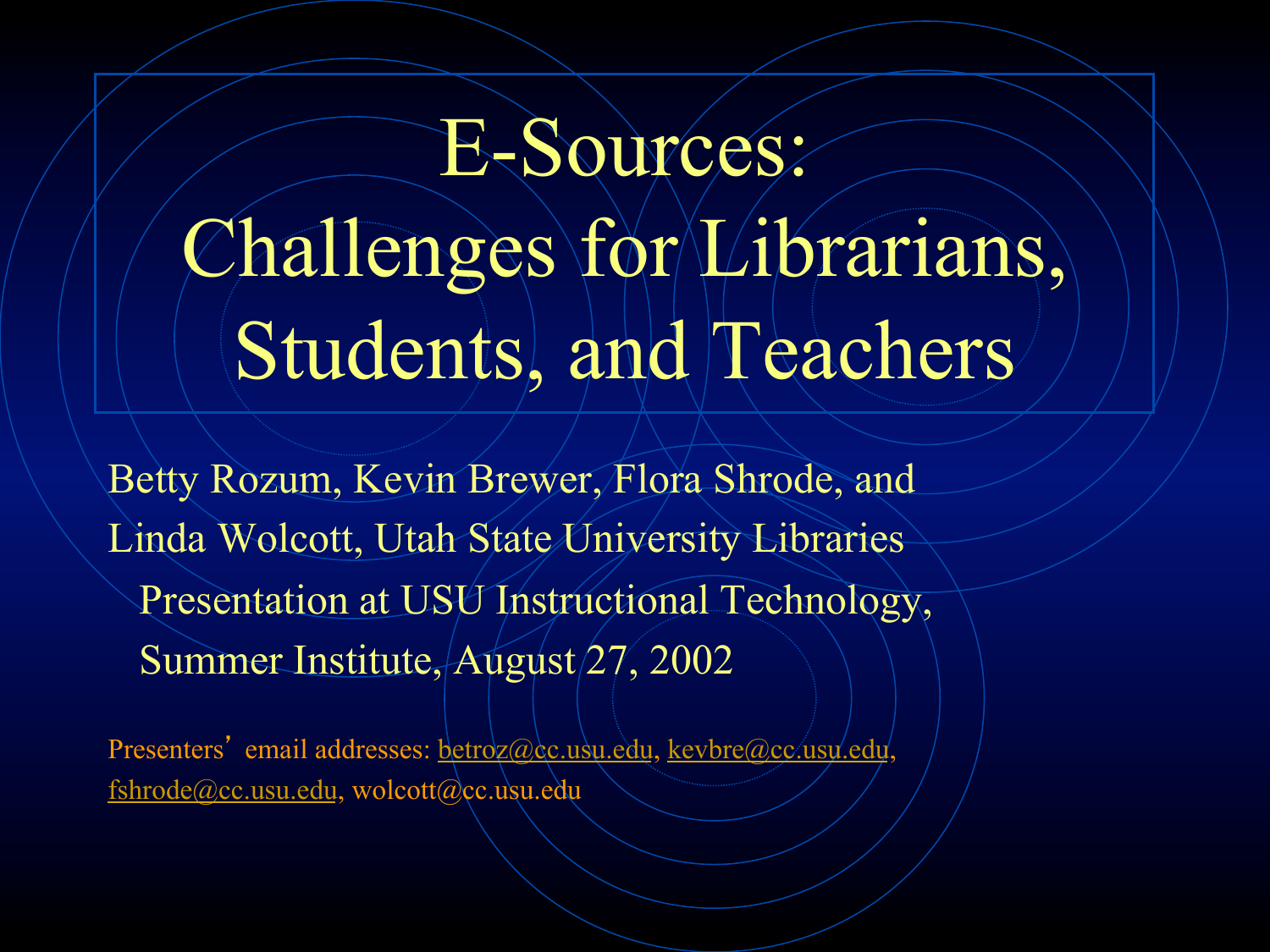#### Purpose

Identify the challenges librarians face in the e-sources world

• Promote and facilitate a discussion about potential solutions that are based in the IT world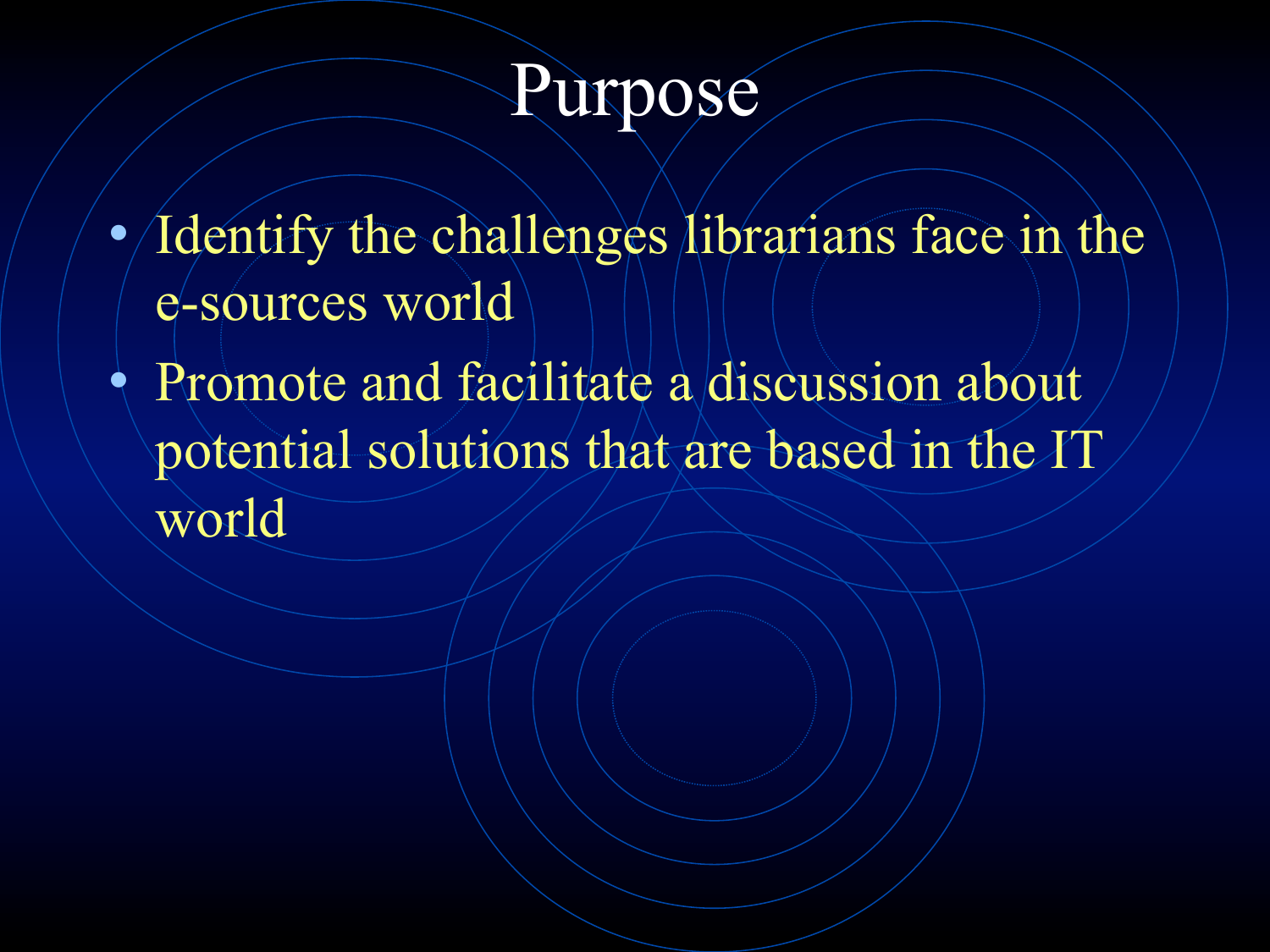#### Points Addressed

- Where we were and where we are
- Challenges facing the Library
- $\bullet$  Challenges facing the Library End-user
- Conclusions, questions & answers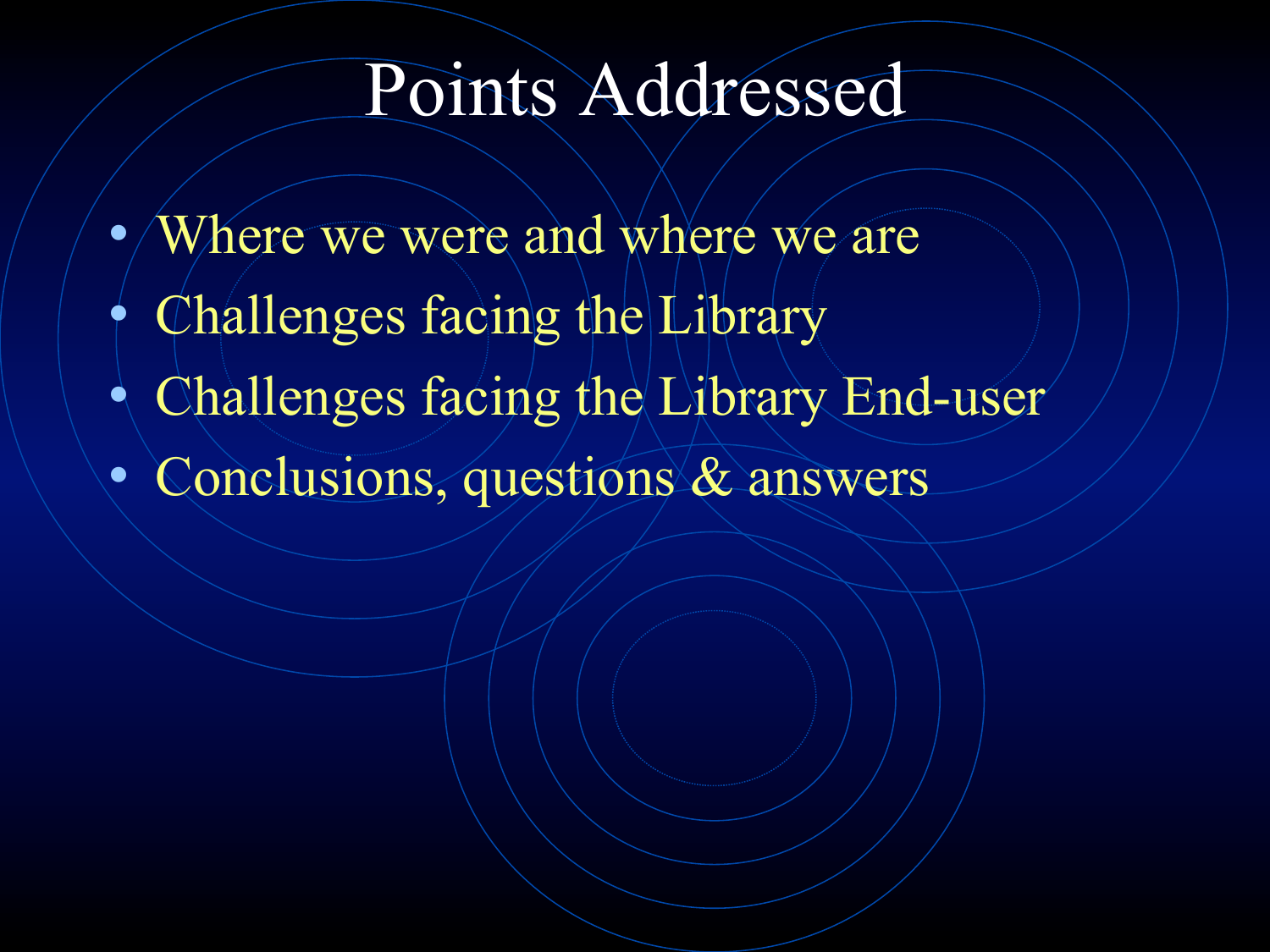# E-Sources: Where Are We Today?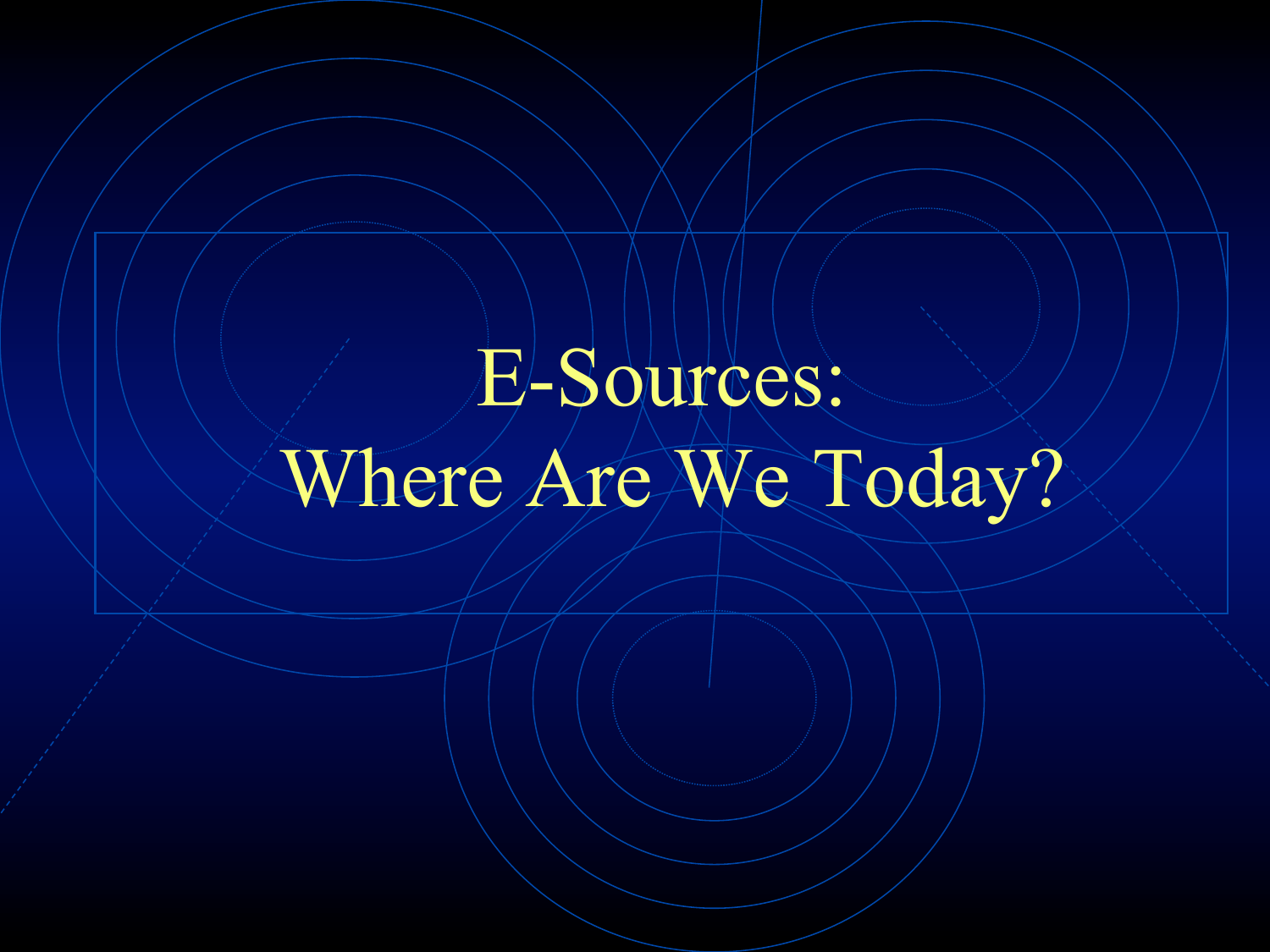#### E-journals at USU

- Spring, 1997
	- $\sim$  USU starts linking to e-journals
- December, 1997
	- Project MUSE/with  $40+$  e-journals
	- 48 e-journals, free with a paid print subscription
- April, 2002
	- Library introduces E-journals Database
		- $-15,000+|e-jou$  records
			- E-journals via paid subscription
			- E-journals free with a paid print subscription
			- Free e-journals
			- E-journals via aggregators, i.e., EBSCOHost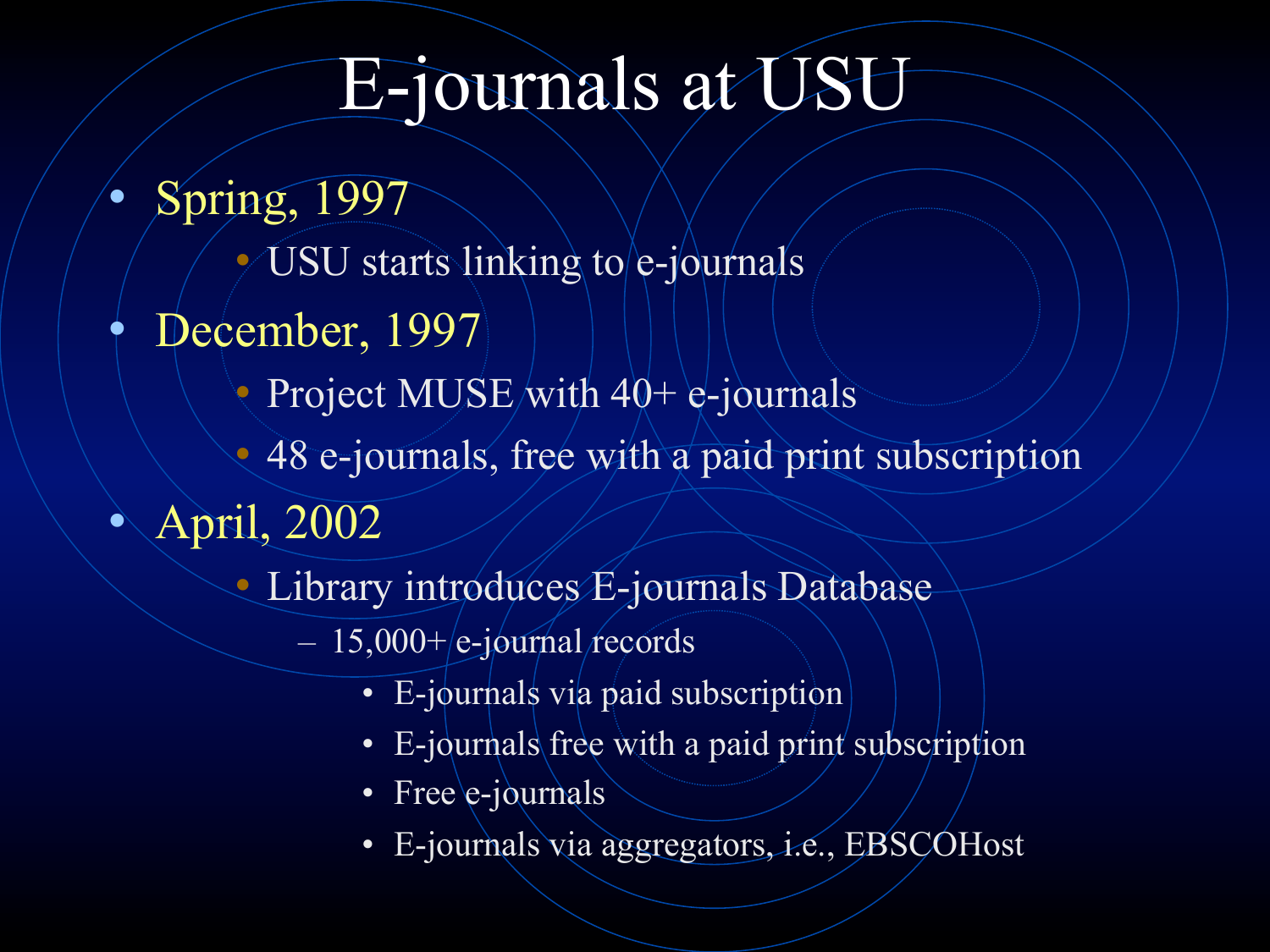#### Journal Indexes

- 95% of USU journal indexes now online
	- Print indexes:
		- Article citations
		- Citations and abstracts
		- Physically located in library
	- Online Indexes:
		- Combination of citations, abstracts, and full-text
		- Links to full-text journal articles
		- Links to freely accessible Web Sites/Pages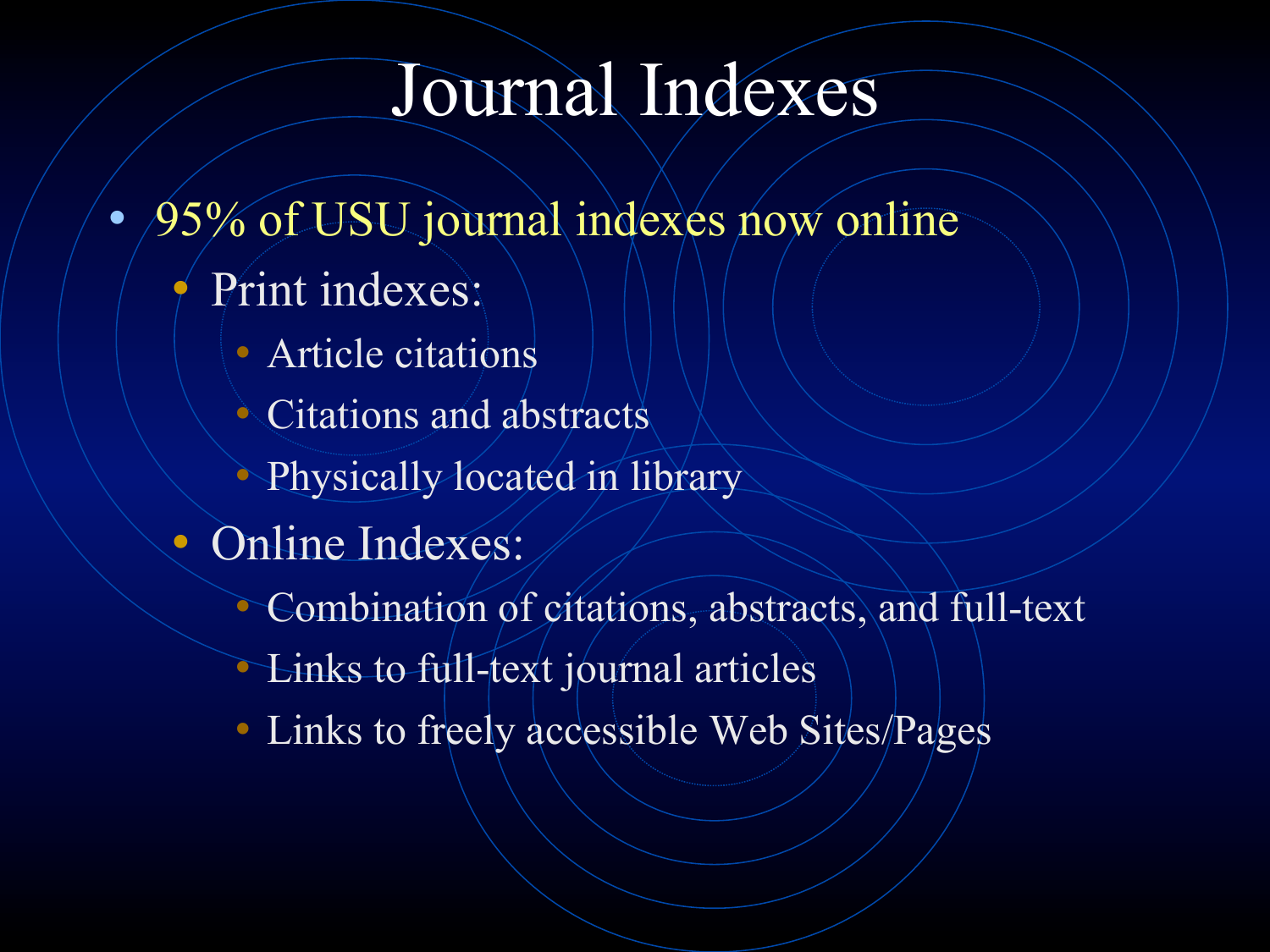#### E-books

- USU Subscriptions:
	- *NetLibrary*
		- Over 2,500 titles available via a UALC
	- *Early English Books Online* 
		- 125,000 titles covering everything published in English from 1475 to 1700
- Free on the Internet:
	- *National Academic Press* 
		- *National Academy of Sciences*, *National Academy of Engineering*, *Institute of Medicine*, and the *National Research Council*
	- *Project Gutenberg* 
		- Books published pre-1923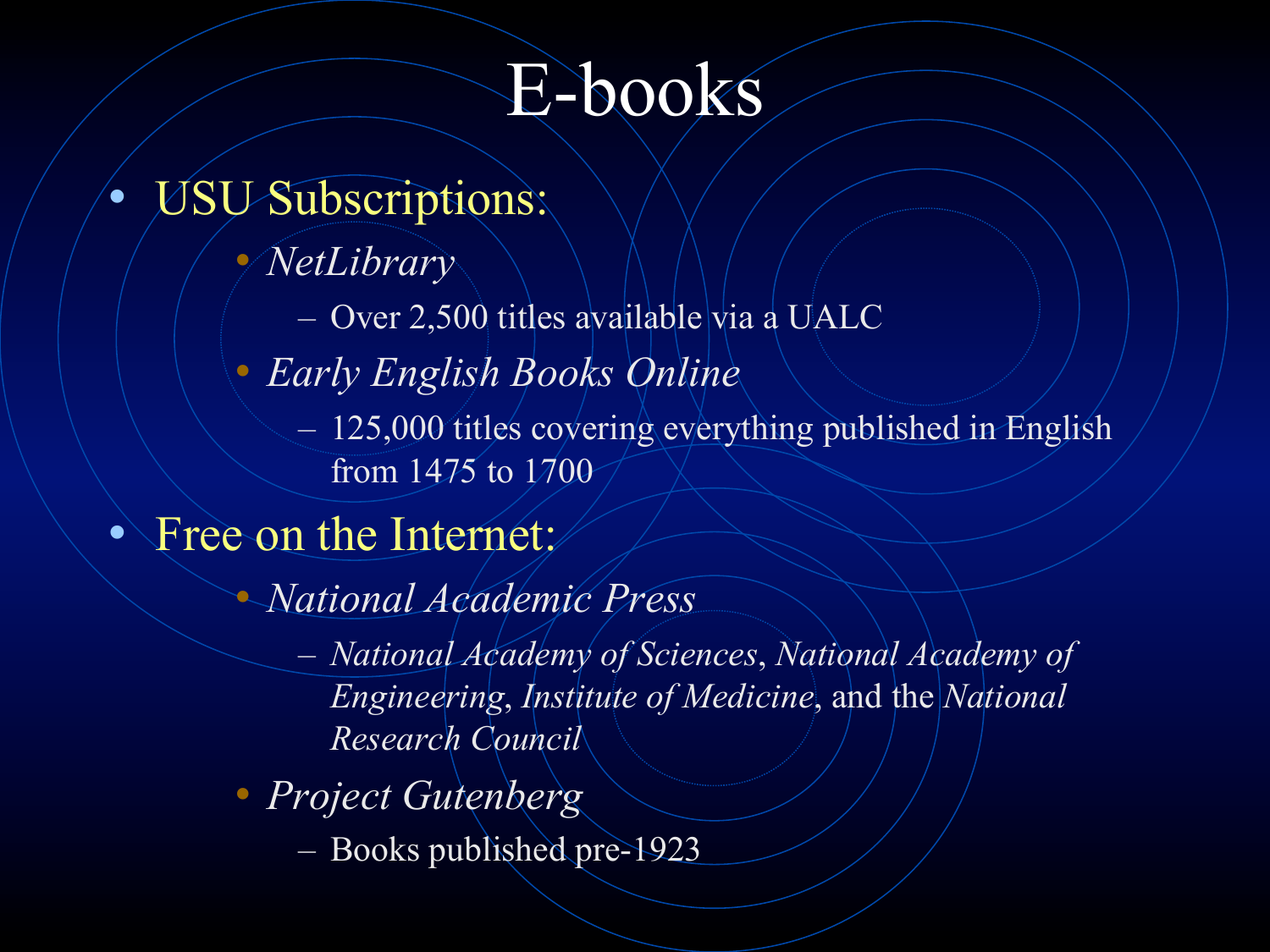#### Fiscal Challenges

- New Subscription Model:
	- American Geophysical Union
		- E-journal is the version of record
		- Print is by-product and lags in production
		- AGU uses Digital Object Identifier (DOI)
		- New Pricing Model
			- Academic subscription based on top diploma issued
			- USU subscription goes from \$6,400 to \$13,444
				- Increased production costs associated with e-journal
				- Decease in number of personal/subscriptions
				- Decease in number of institutional subscriptions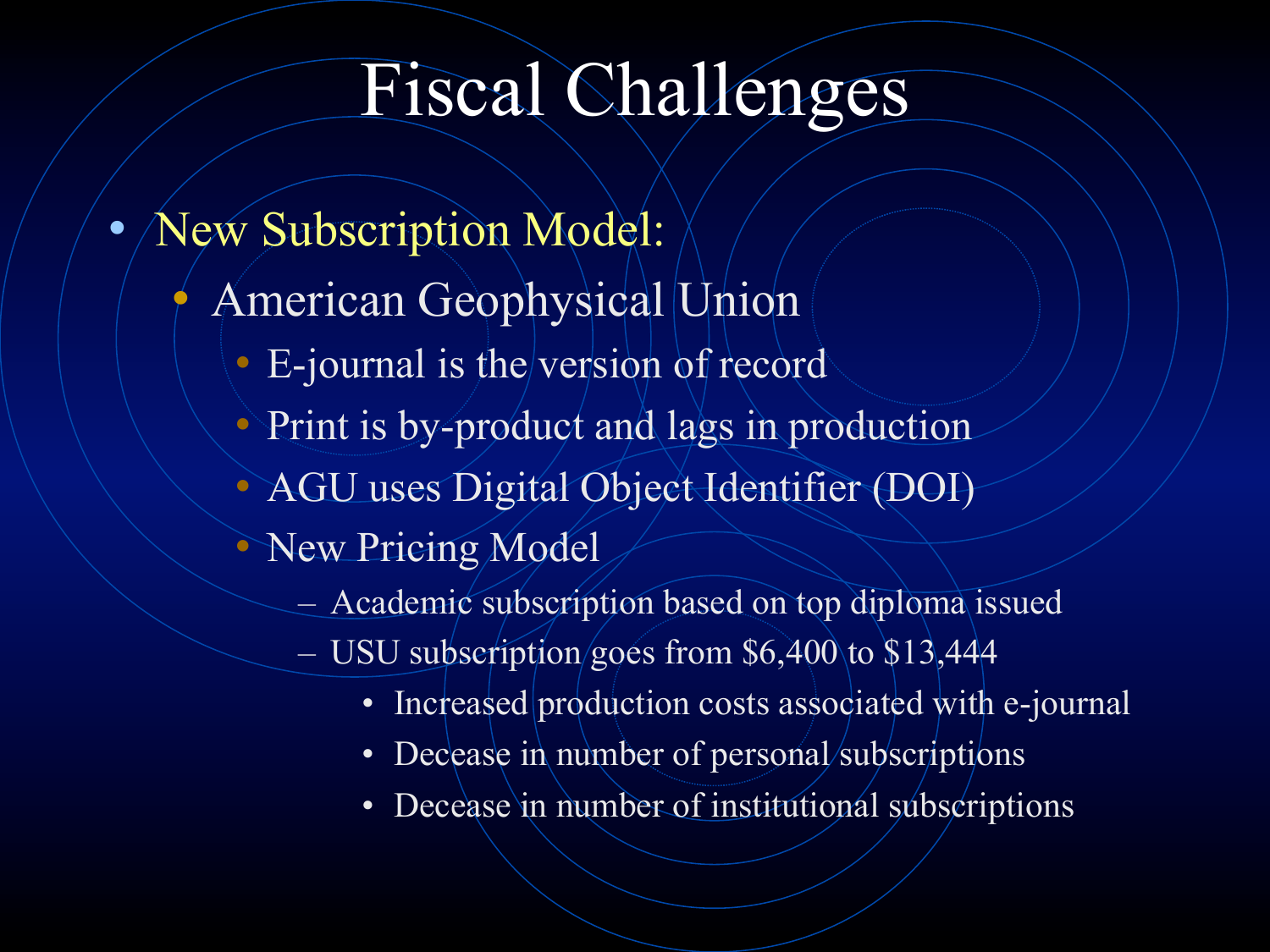#### Fiscal Challenges

- New Subscription Model:
	- *Journal of Biological Chemistry* 
		- Print subscription  $=$  \$1,900/yr.
		- Online subscription  $=\frac{1}{500}$ /yr.
		- Print and online  $= $3,400$
	- *Wiley Publishing* 
		- Print or online cost the same
		- Print and online cost extra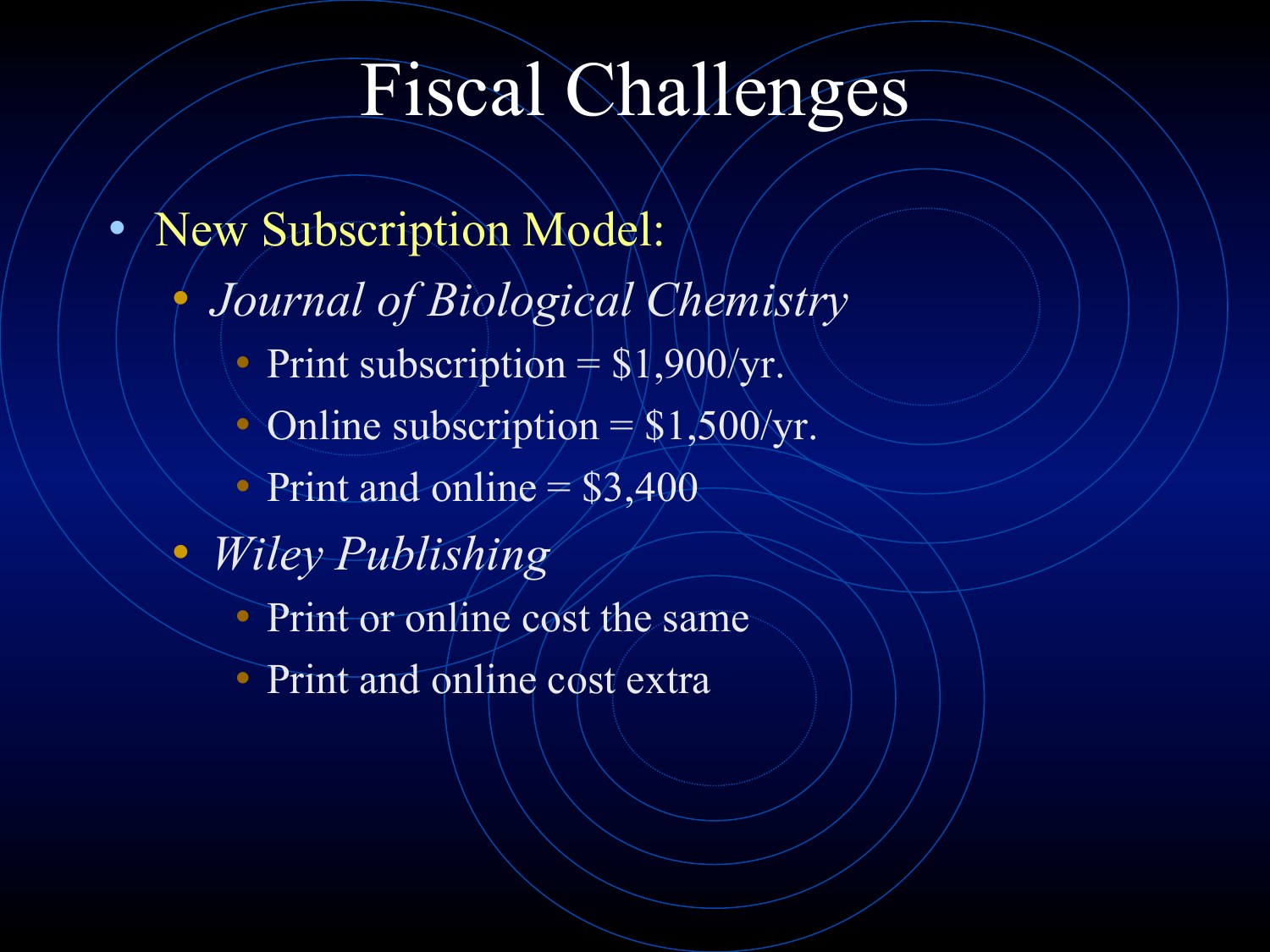#### Design Challenges

- Journal Indexes:
	- Providers develop own search interface
		- SilverPlatter, Ovid, Cambridge Scientific Abstracts
	- Arcane names for indexes
		- Current Contents, ERIC, Professional Development Collection, PsycINFO, Web of Science

• Library Home Page is usurping librarian's role in assisting users to locate *best* resources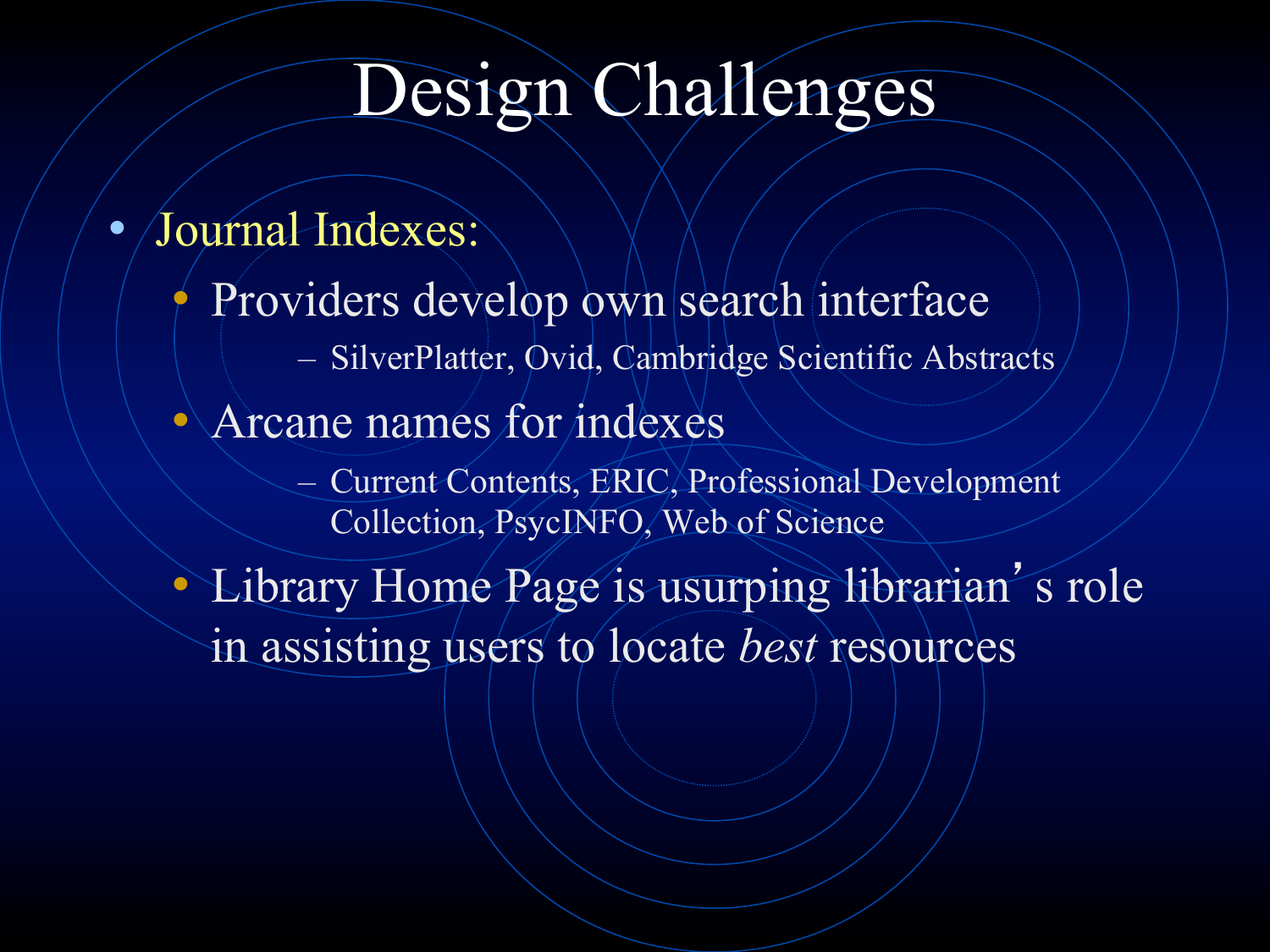#### Navigational Challenges

#### • Quality Control

- Library subscriptions
	- Access by USU IP range
	- Appears to be "free on the Internet"
		- JSTOR
		- Full-text linking
- Branding
	- Database providers begin using subscriber logos, name, or acknowledgement on resource
		- "Your access to JSTOR is provided by Utah State University Libraries"
		- UTAH STATE UNIV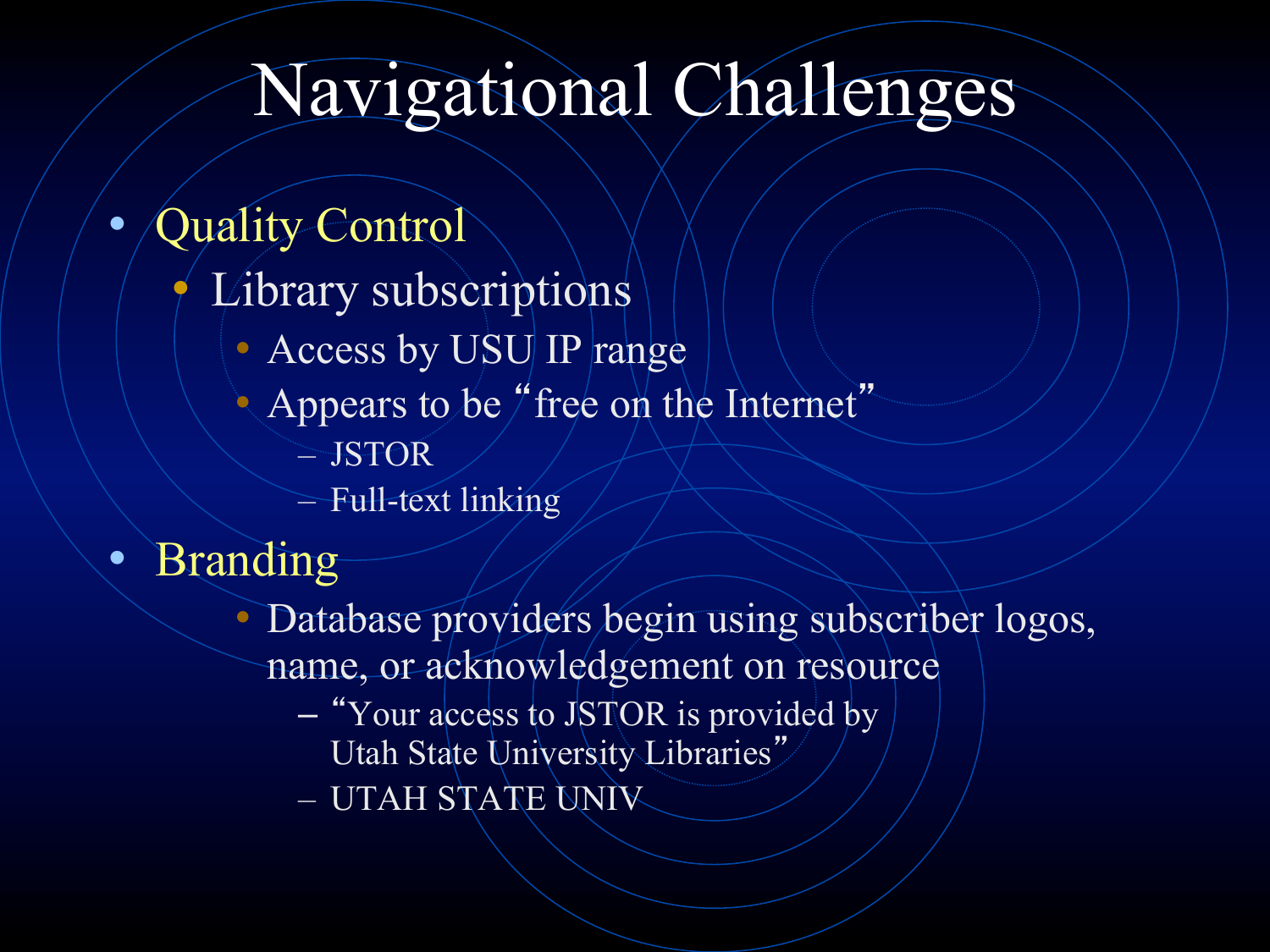#### Library Portal

- Multiplicity of information resources presents organizational challenges
- Confounding navigation with seemingly seamless avenue of access
- Confusing jargon complicates choices
- End-user evaluation is a necessity as Internet resources continue to proliferate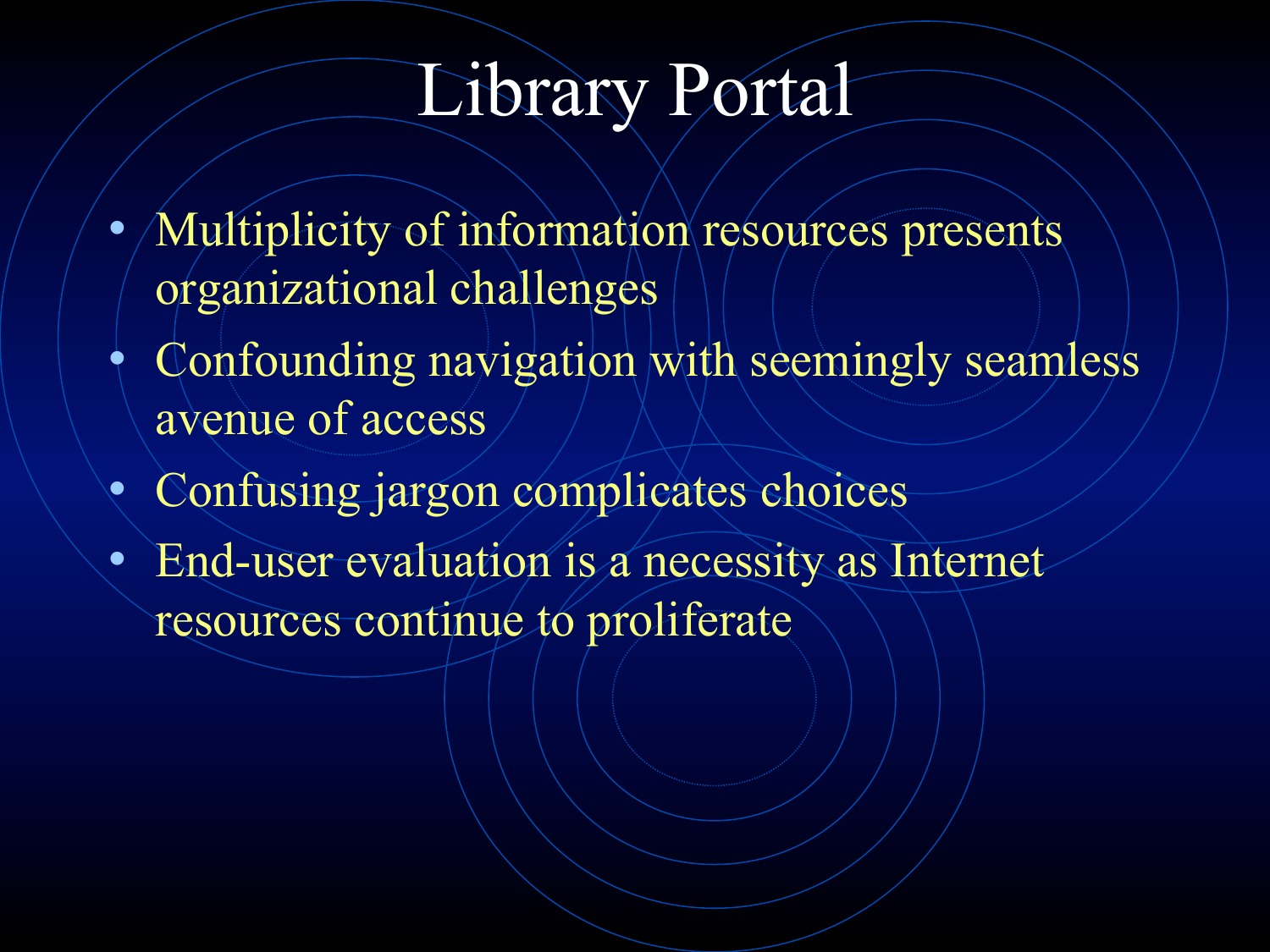#### Conclusion

- Increased expectation for online resources
- Increased costs resulting in fewer resources
- Jargon makes identifying *best* resource difficult
- Confusing array of access points for online resources
- Not clear which online resource is most appropriate and when
	- Online Catalog
	- Journal Index
	- E-journal
	- E-book
	- Free on the Internet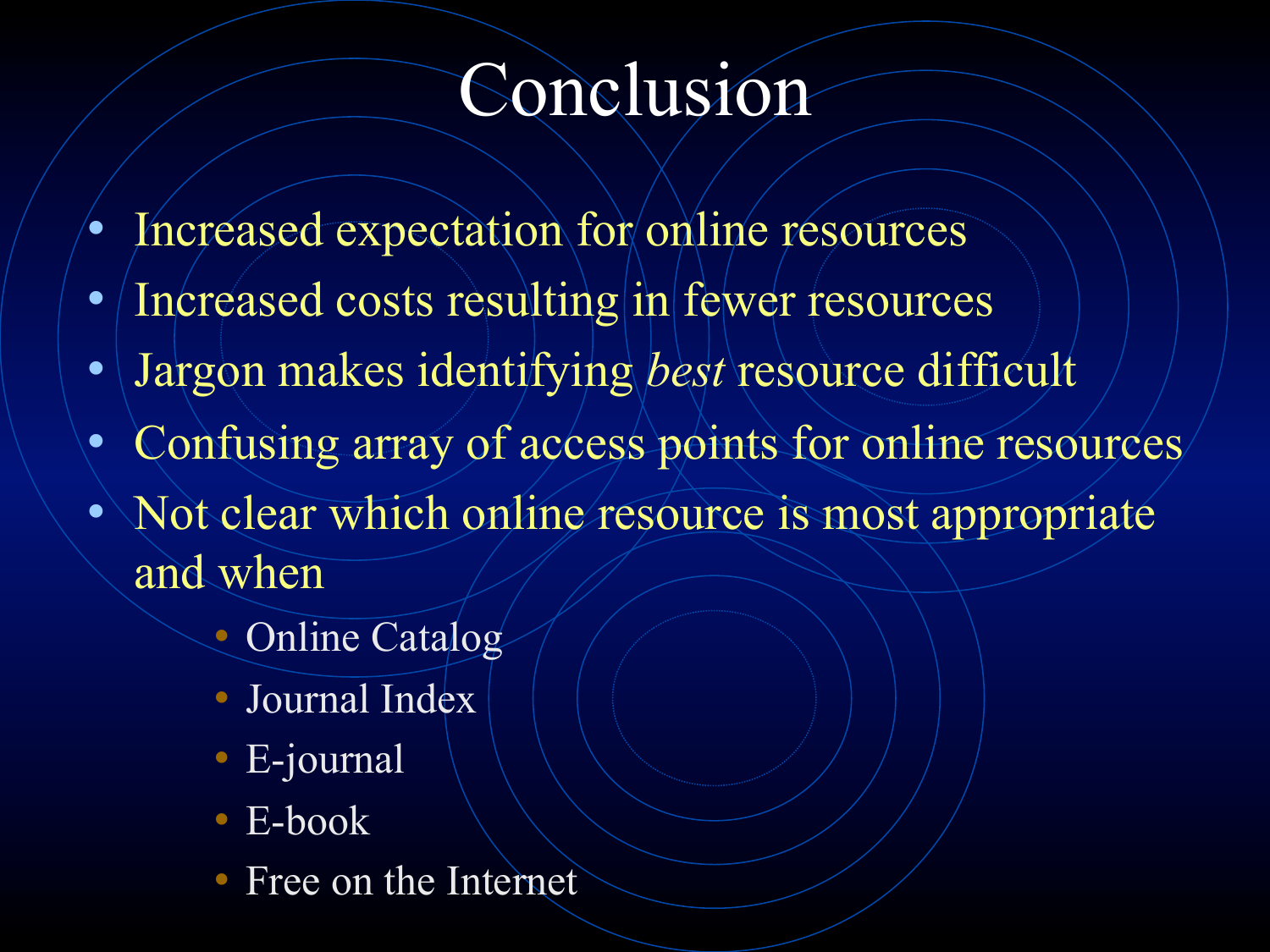# E-Sources: Challenges for the Library End-user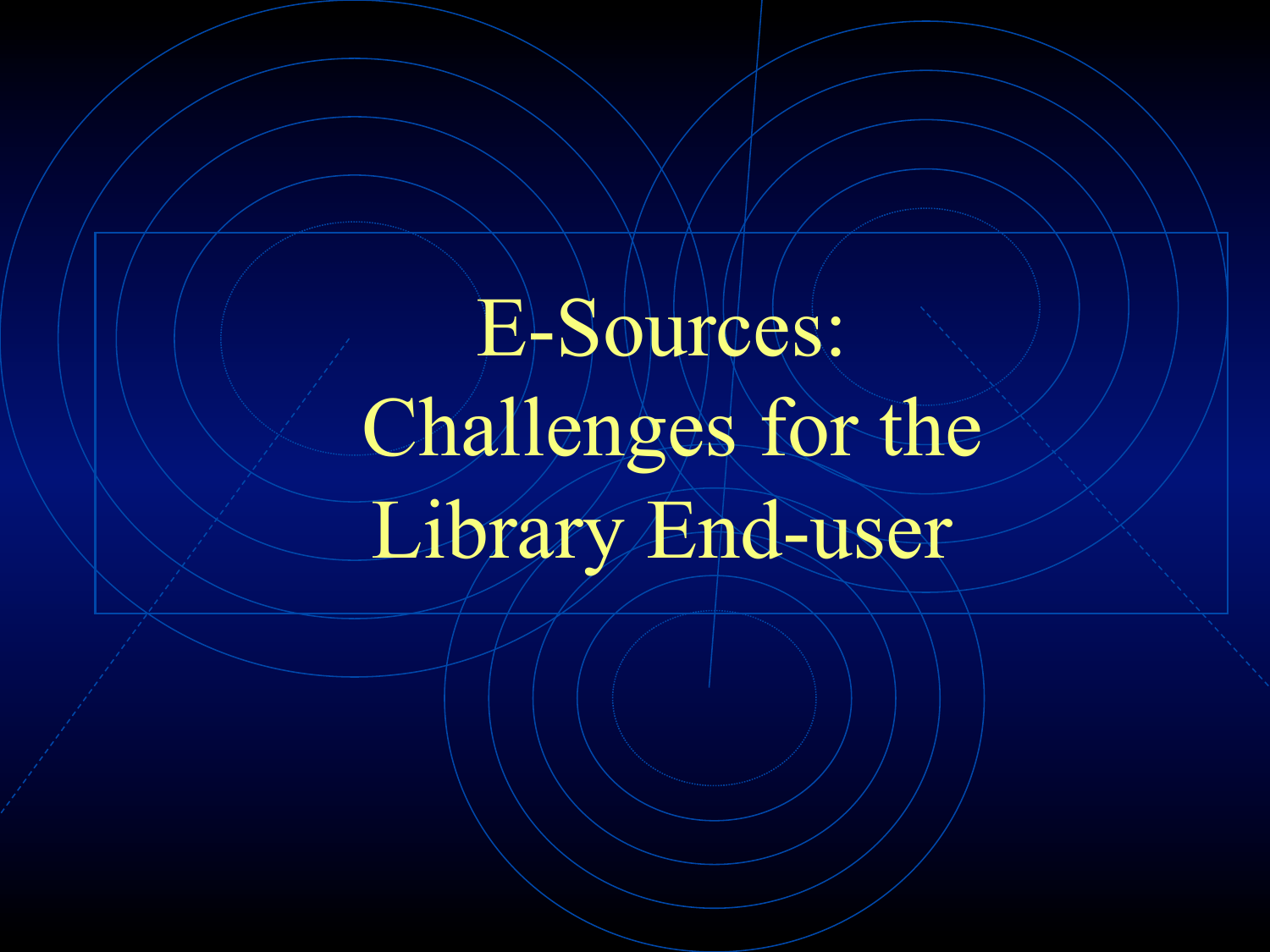#### Librarians' Observations

- Complexity of information sources
- Current students are familiar with the 'Net, adept with search engines (Google, Yahoo) and e-mail
- Less familiar with libraries' terminology, organization, resources
- Student self-assessment of ability to locate and access quality e-sources may be unrealistic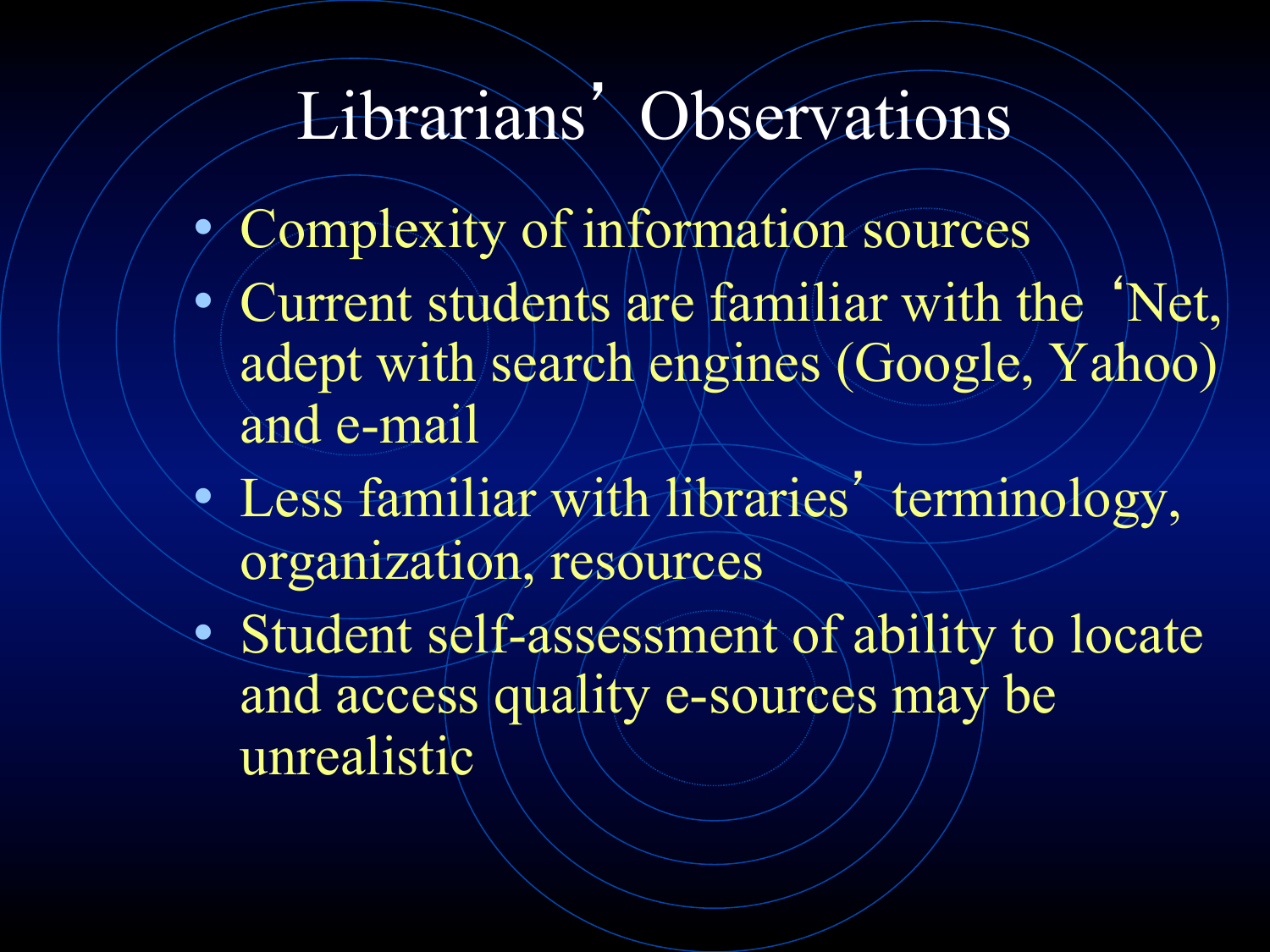#### Librarians' Observations

- Students may assume that their Web search skills apply automatically to library databases
- They can get frustrated, may think that the library does not have sufficient, quality resources
- Librarians must do a better job teaching students to recognize differences among information sources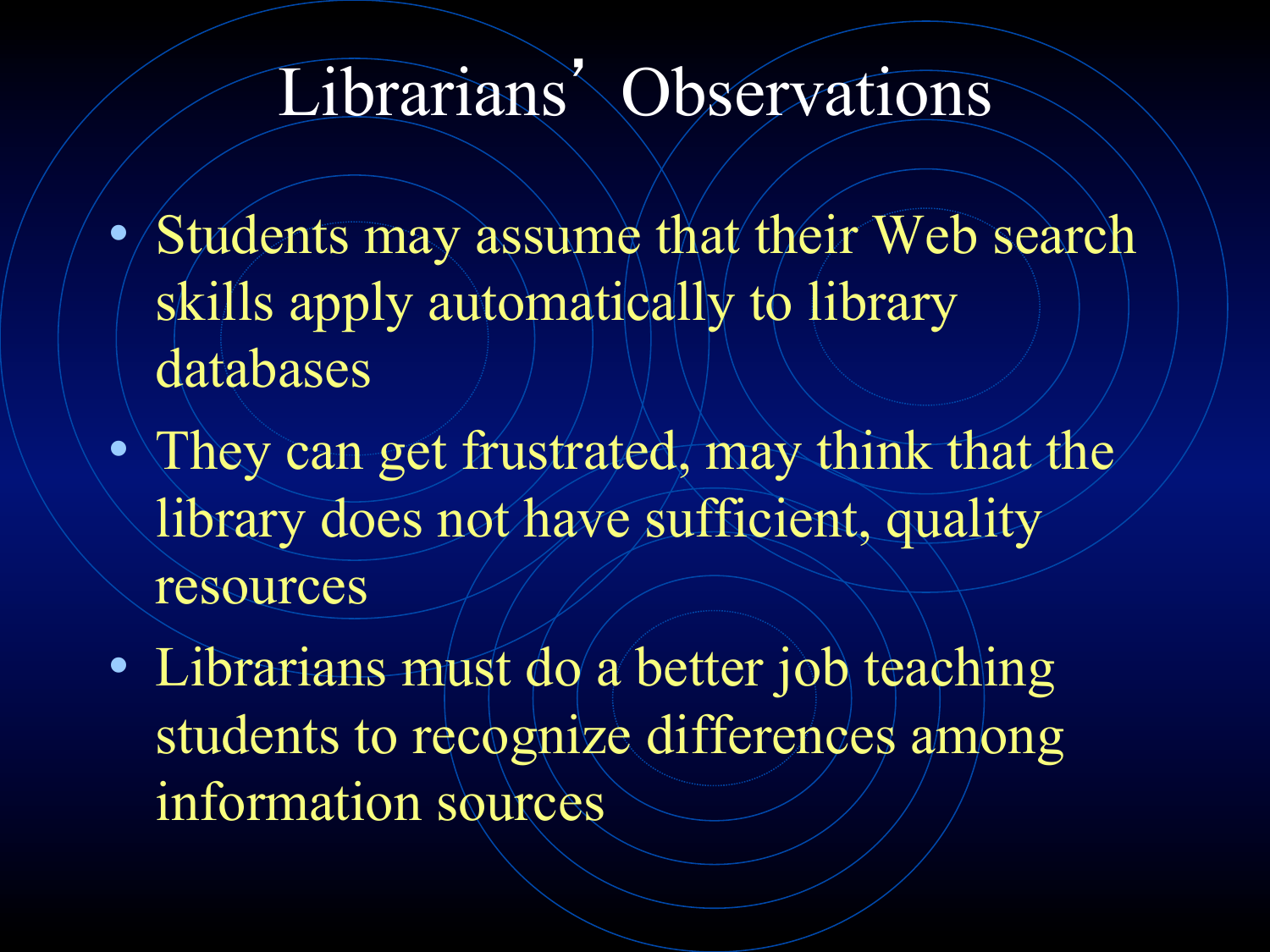#### Librarians' Role Today

- $\bullet$  Explain the nature of information
- Foster sophisticated search skills
	- value of creating a search strategy
	- carefully considering which type of database to choose based on info need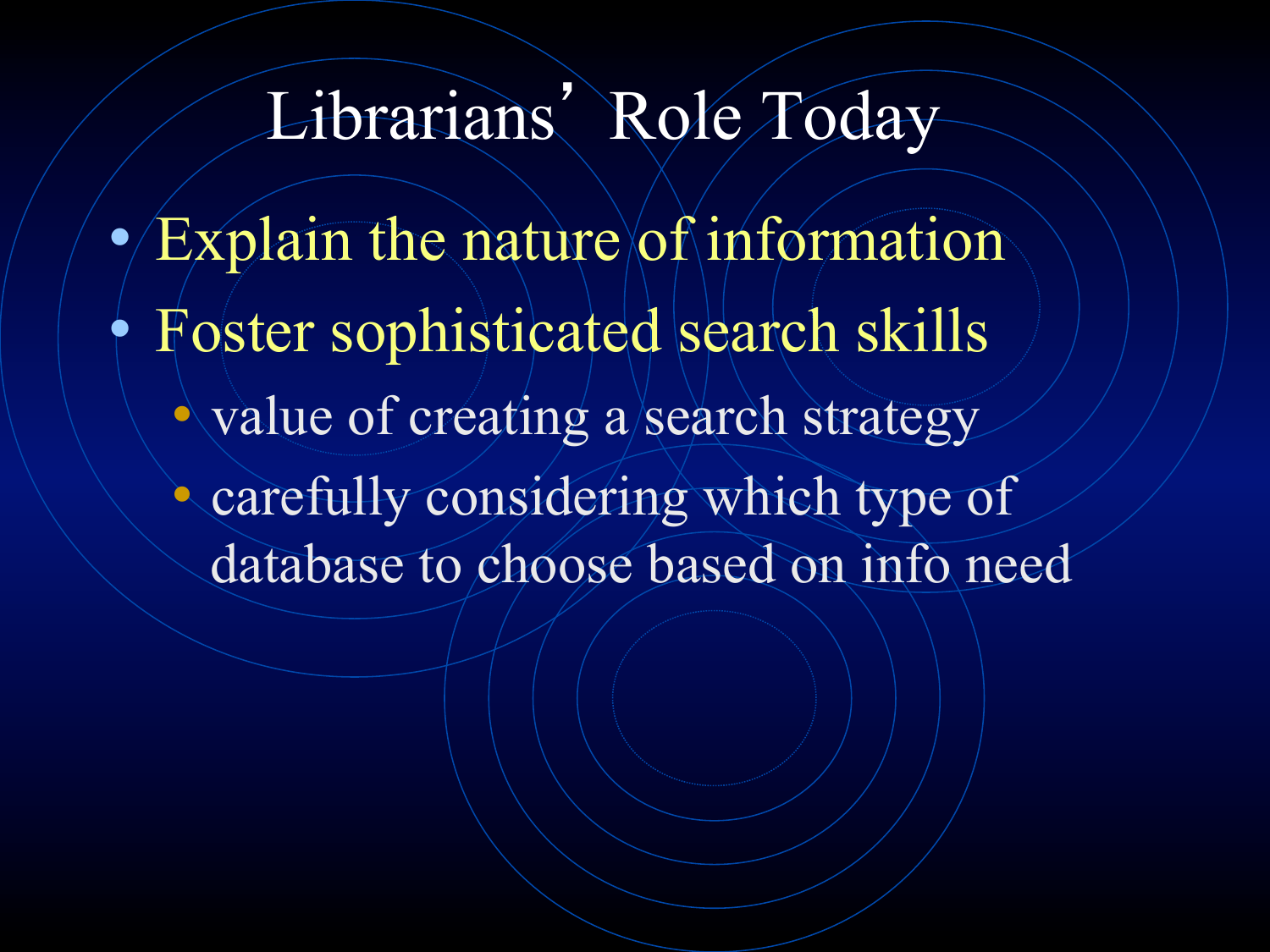#### Sophisticated Search Skills

• Interpreting search results • Employing creative approaches to refining search statements • Critically evaluating sources • Which search results to choose? • Define need and desired qualities • How to detect and assess authority, accuracy?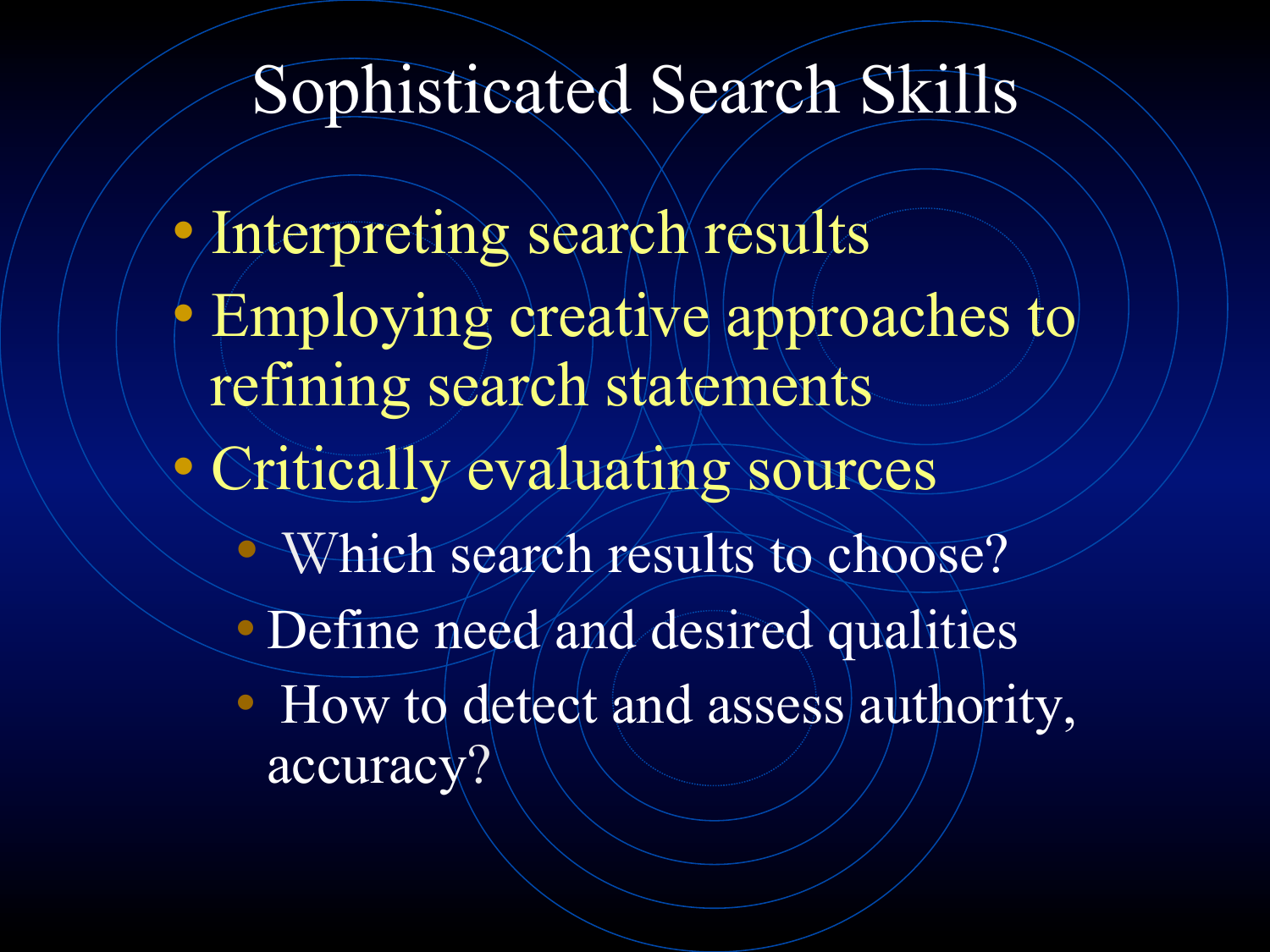#### Librarians' New Role

- Most e-sources lack effective ways for students to get immediate, efficient assistance
- Need ways to "push" information to users to help with failed searches
- · Aim to offer help at point of need... Libraries are beginning to offer 24/7, chat communication for reference service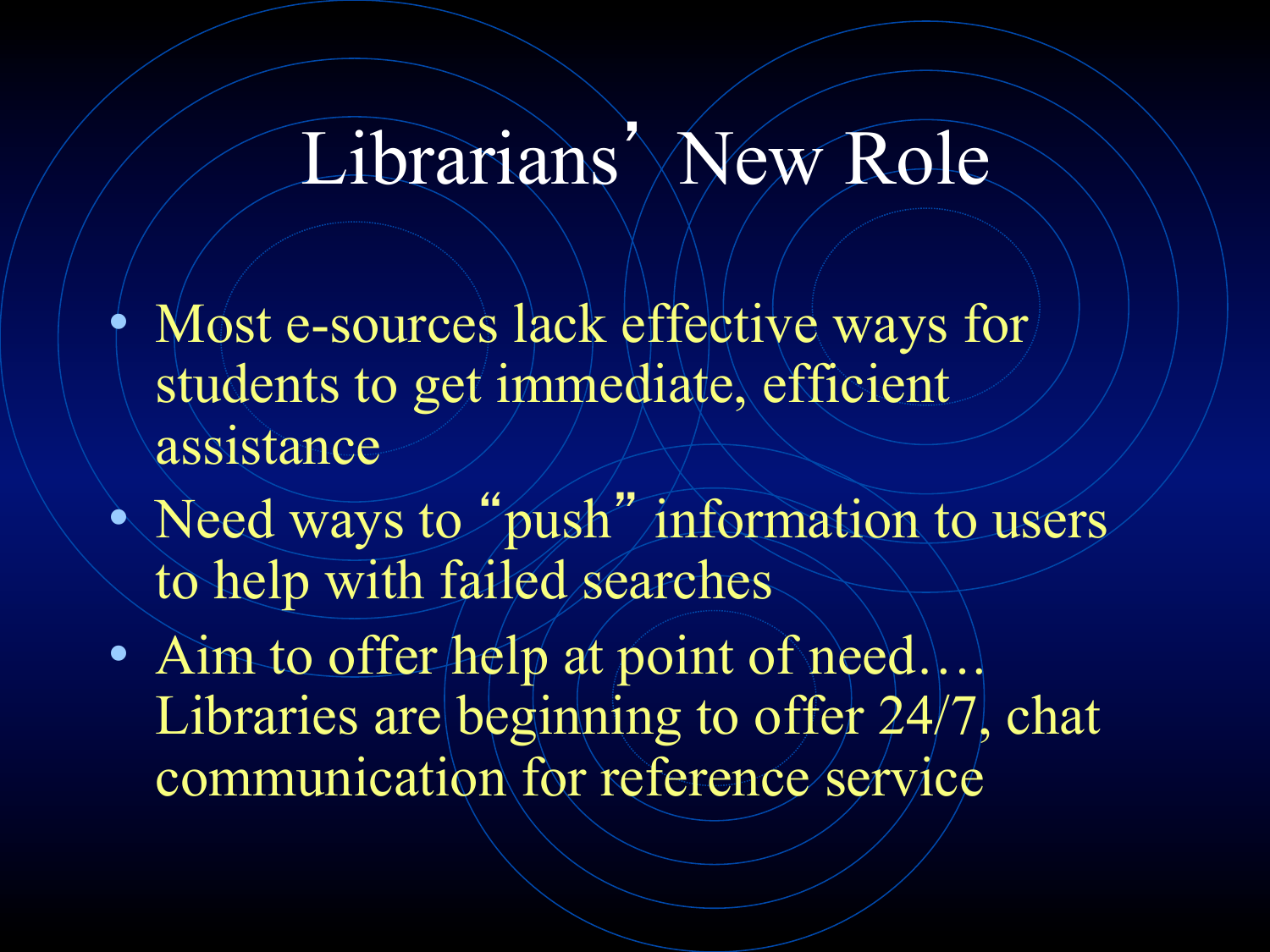#### Librarians' New Role

- OCLC study indicates that most students prefer to ask for help from a live person at their side
- Impossible to be by every users' side, so we need effective online education tools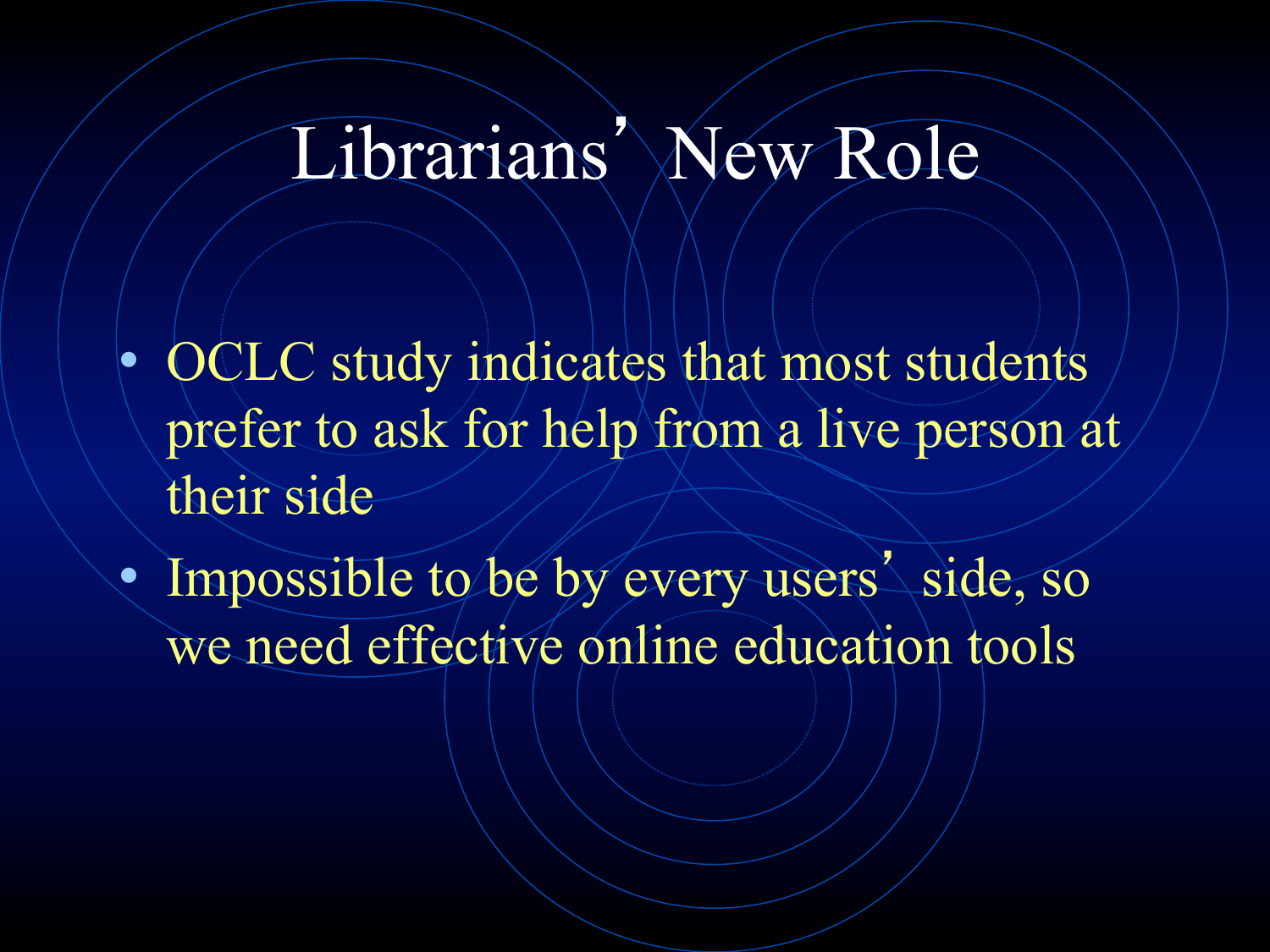## Librarians' New Role

- Acknowledge that we miss opportunities to teach at the point of library users' need both local and distant library users
- Must also evaluate effectiveness of any mechanisms we develop to provide help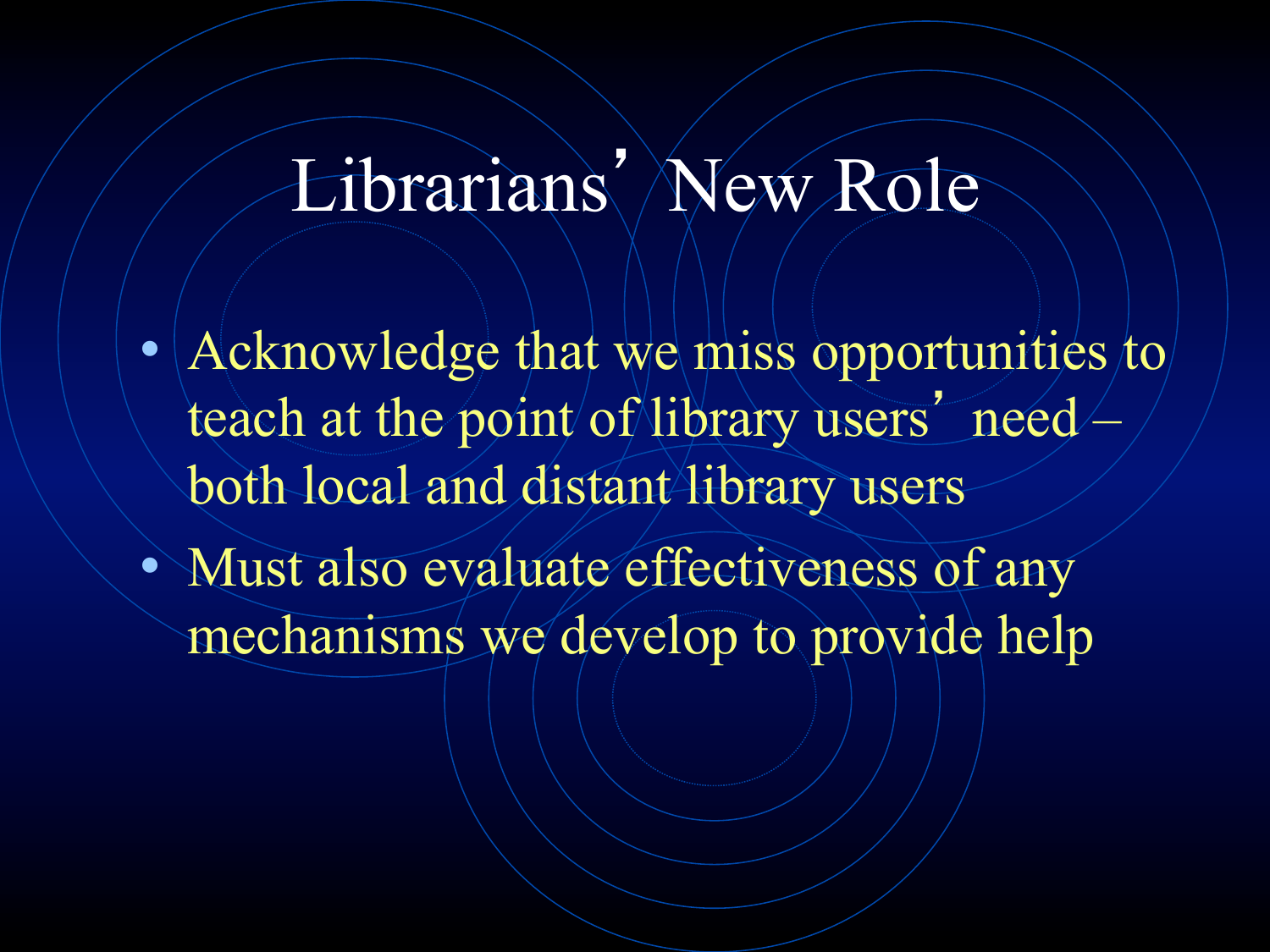### Librarian / IT Partnership

- Librarians need to make e-sources  $\&$ databases more like Google, Amazon.com to meet "market" expectations
- Problems…
	- Few librarians have developed skills to create such tools
	- Ineffective communication with vendors who create products libraries buy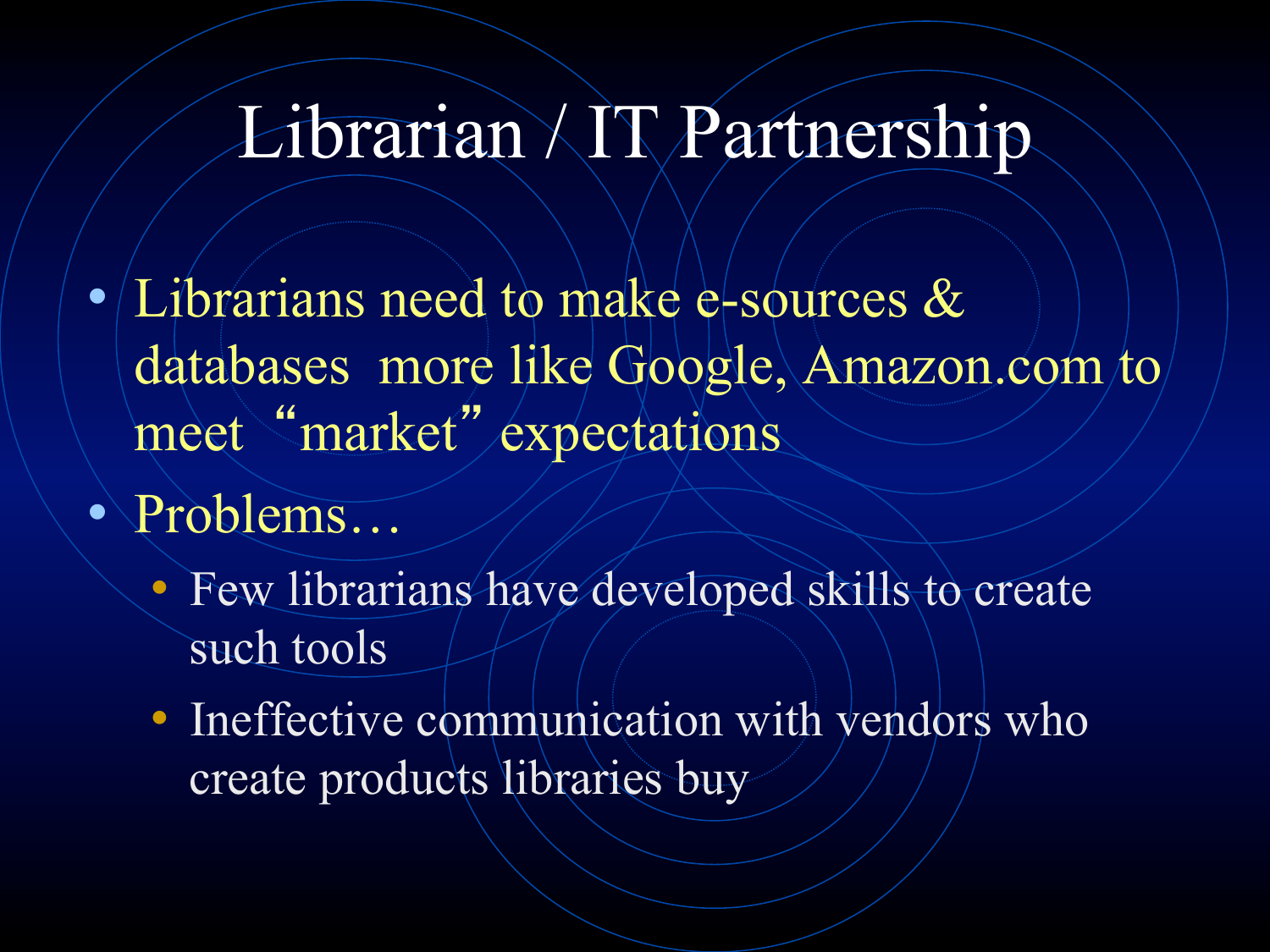#### Librarian/IT Partnership…

- Strengthen ties between library resources and course management software (CMS) systems
- Librarians should participate in their institutional CMS and portal software purchase decisions (or development)
- Librarians and instructors should collaborate to feature library's collections of databases and web sites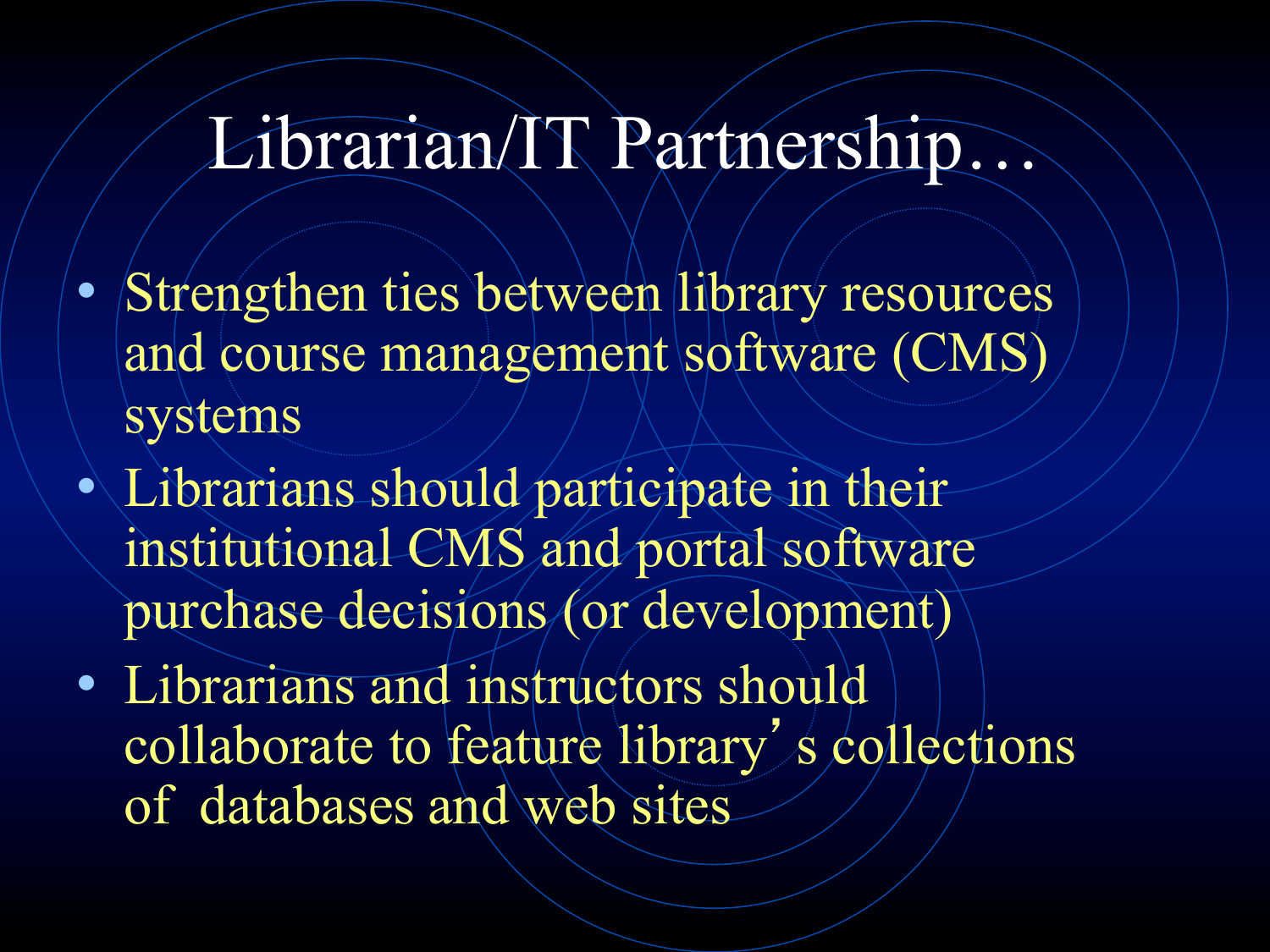### Librarian/IT Partnership

• "Do Course Management Systems and library digital collections contribute substantially to improvement of education and efficiency of course administration?"

• David Cohen, Chair, Academic Library Advisory Committee of Council on Library and Information Resources, EduCause review, May/June 2002, p. 13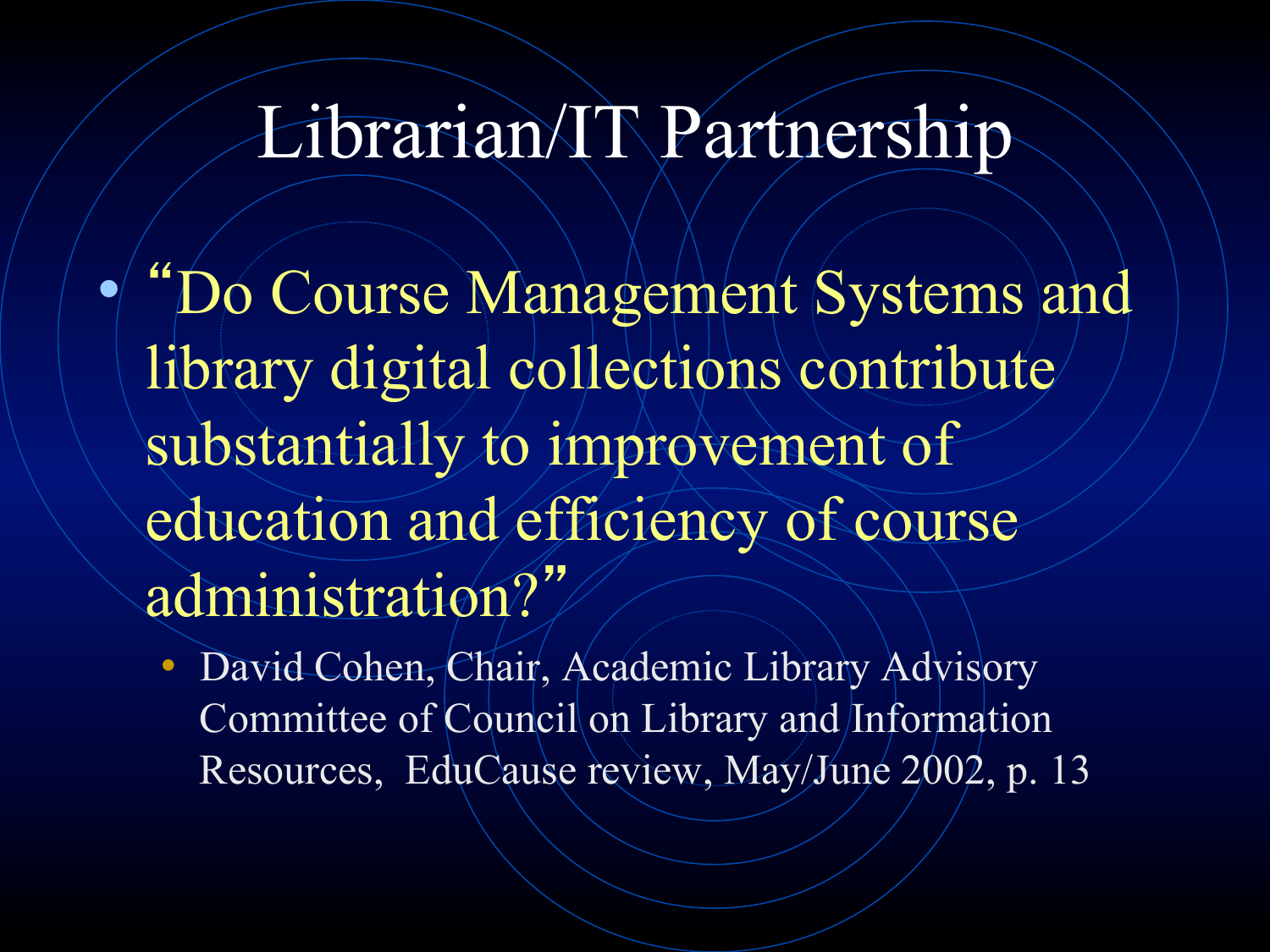#### Conclusion

• Not unique challenges • Technology changes not only the way we produce, store and access information, but also. **1... the role of the library professional**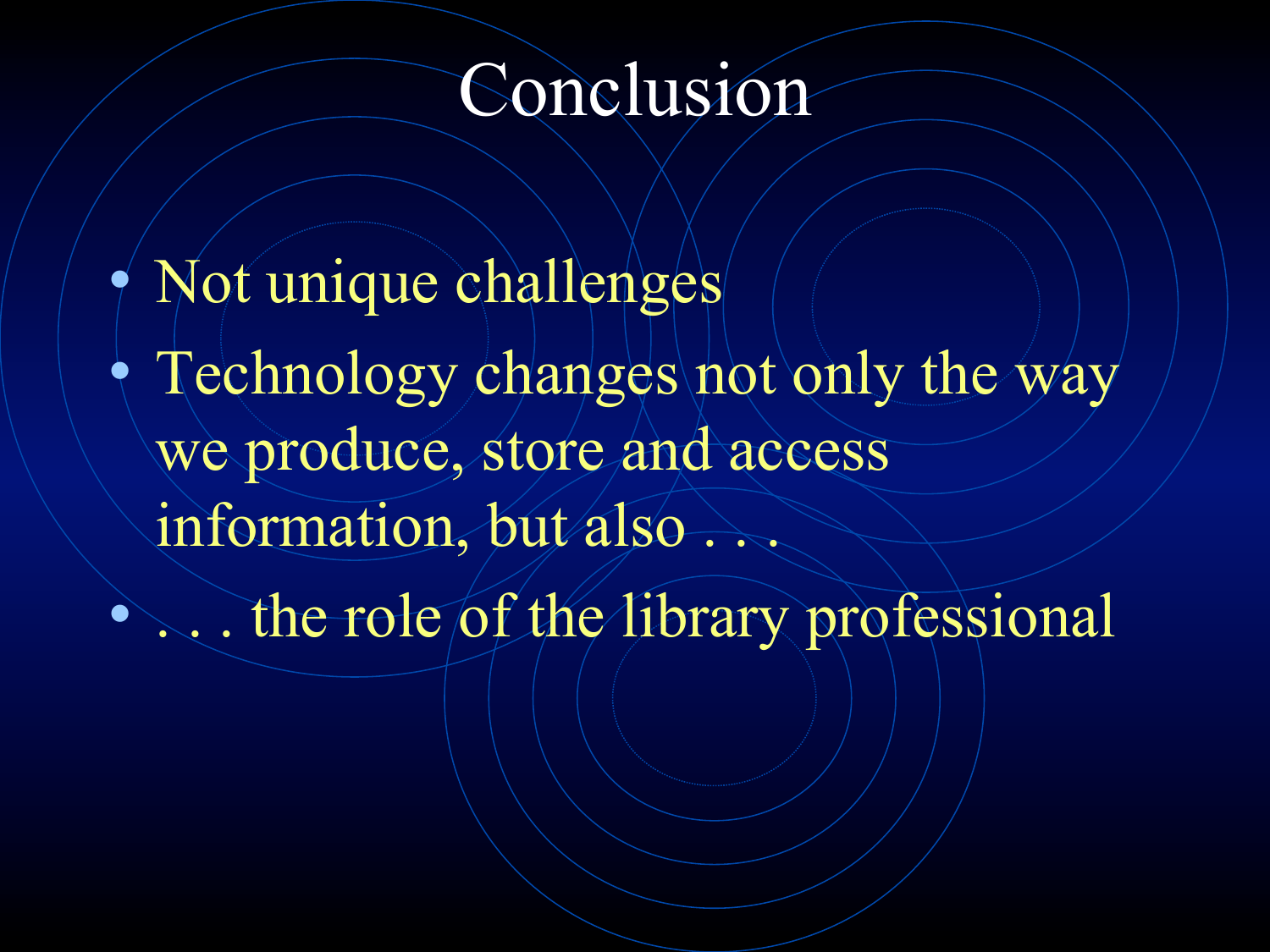### Role of Librarian

- Intermediary vs. gatekeeper
- Intermediary role more prominent, if not urgent
	- To keep us from drowning in information
	- To help us navigate uncharted waters
	- To help us/read the river
	- To chart the waters
	- To help us choose the appropriate course